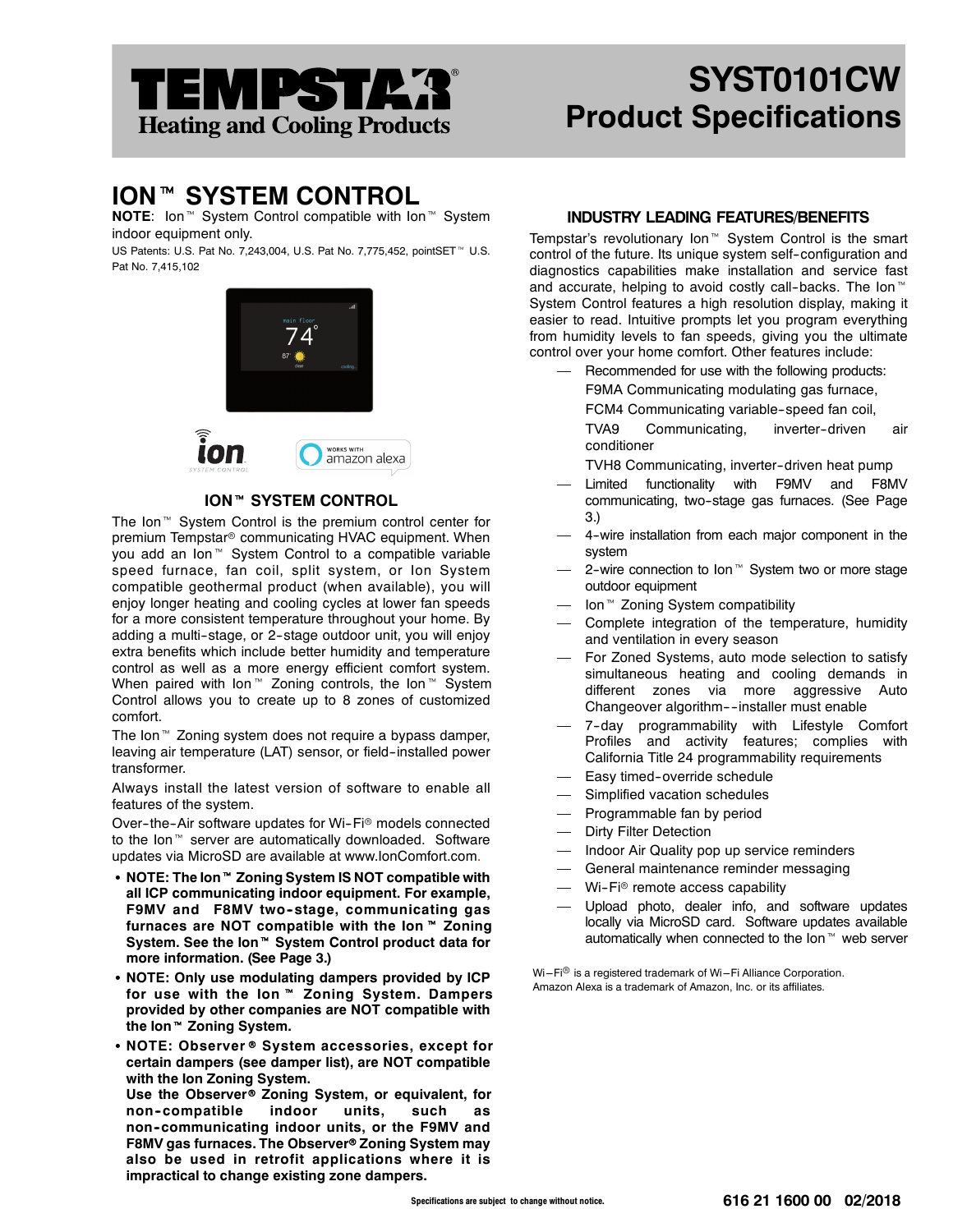#### **MODEL NUMBER NOMENCLATURE**



Fig. 1 - Unit Dimensions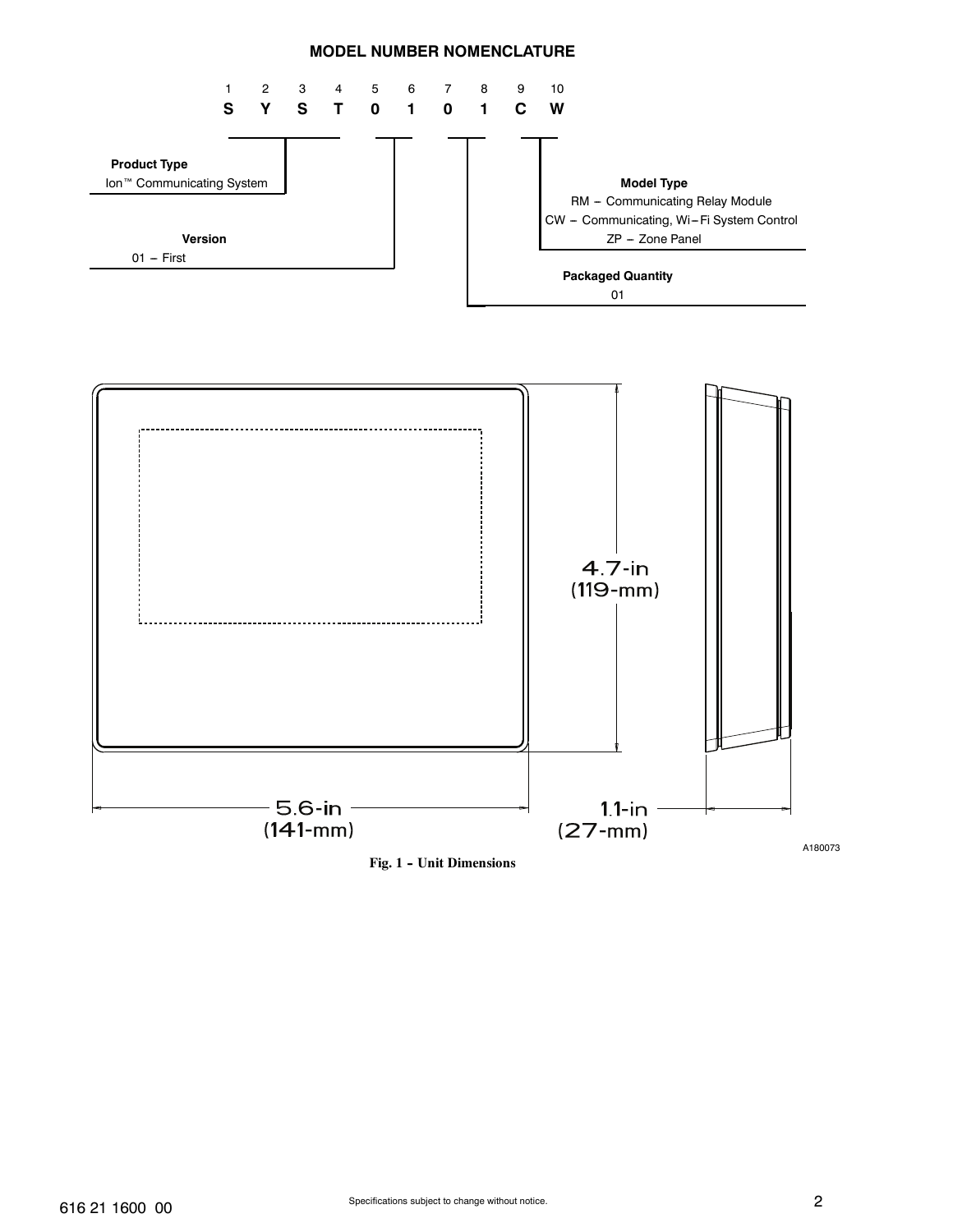#### **Compatible Communicating Products**

Full functionality and recommended for use with the following products:

F9MA communicating, modulating gas furnace

FCM4 Communicating, variable-speed fan coil

TVA9 Communicating, inverter-driven air conditioner TVH8 Communicating, inverter-driven heat pump

Limited functionality with F9MV and F8MV communicating, two-stage gas furnaces.

See the matrix below, for details:

| lon™                                           |                                                                                                                | <b>Operation with FCM4 fan coils</b><br>and F9MA modulating gas              | <b>Operation with F9MV, F8MV</b>                                       |
|------------------------------------------------|----------------------------------------------------------------------------------------------------------------|------------------------------------------------------------------------------|------------------------------------------------------------------------|
| <b>System</b><br><b>Feature</b>                | <b>Description</b>                                                                                             | furnaces                                                                     | two-stage gas furnaces<br>(With PWM ECM blower motor)                  |
|                                                |                                                                                                                | (With full-feature ECM blower motor)                                         |                                                                        |
| Zoning                                         | Divide home into up to eight zones for personalized<br>comfort and energy savings.                             |                                                                              |                                                                        |
|                                                | Zones can be named by the homeowner; for exam-                                                                 |                                                                              |                                                                        |
| <b>Zone Names</b>                              | ple "Living Room," "Kitchen," "Bedrooms," etc                                                                  |                                                                              |                                                                        |
| <b>Duct Assessment</b>                         | System measures percentage of airflow going to<br>each zone.                                                   |                                                                              |                                                                        |
|                                                | This feature allows the installer to adjust system pa-                                                         |                                                                              |                                                                        |
|                                                | rameters to optimize the setting for any particular                                                            |                                                                              |                                                                        |
| <b>Zoning Setup</b>                            | installation, including airflow per zone. Allows the                                                           |                                                                              |                                                                        |
|                                                | installer to enable/disable zoning, zone temperature<br>offsets, airflow limits and duct assessment time.      |                                                                              |                                                                        |
| Room                                           | This option allows actual temperature offset for each                                                          | Zoning features and benefits                                                 | Zoning, and its associated<br>features and benefits.                   |
| Temperature                                    | zone, allowing calibration (or deliberate mis-calibra-                                                         | Fully Supported with these prod-                                             | <b>NOT AVAILABLE</b> with these                                        |
| <b>Offset</b><br>Adjustment                    | tion) of each sensor.                                                                                          | ucts containing full-feature ECM<br>(ECM 3.0) motors                         | products containing PWM ECM                                            |
|                                                | Zoning system monitors heating and cooling needs                                                               |                                                                              | blower motors                                                          |
| <b>Simultaneous</b>                            | for each zone, and forces system heat/cool opera-                                                              |                                                                              |                                                                        |
| <b>Heat/Cool</b>                               | tion to the opposite mode within a one-hour period to<br>ensure comfort in all zones. May cause zoning sys-    |                                                                              |                                                                        |
| <b>Demand</b>                                  | tems to use additional energy to provide these fea-                                                            |                                                                              |                                                                        |
|                                                | ture, due to airflow between zones.                                                                            |                                                                              |                                                                        |
|                                                | The checkout allows the installer to run specific con-<br>ditions in order to assess the proper functioning of |                                                                              |                                                                        |
| <b>Zoning System</b>                           | the zoning system, such as zone airflow limits, zone                                                           |                                                                              |                                                                        |
| <b>Checkout</b>                                | damper/sensor checkout, zone duct assessment                                                                   |                                                                              |                                                                        |
|                                                | and zone sensor types checkout.                                                                                |                                                                              |                                                                        |
| <b>Low Ambient</b>                             | Allows compatible outdoor units to operate in cooling<br>at outdoor temperatures below 55F without add-on      | Available for specific outdoor<br>units∶                                     | Not Available:<br>Low ambient cooling available                        |
| Cooling                                        | accessories; see the outdoor equipment data sheet                                                              | see the outdoor equipment data                                               | only with add-on accessories to                                        |
|                                                | for details                                                                                                    | sheet for details                                                            | the outdoor unit                                                       |
| System                                         | The checkout allows the installer to run specific or<br>multiple HVAC devices at specified settings in order   | <b>Fully Supported</b>                                                       | Limited:<br>Displayed data limited to "airflow"                        |
| <b>Checkout</b>                                | to assess the proper functioning of the device(s).                                                             |                                                                              | estimates," only.                                                      |
|                                                | The system periodically checks static pressure and                                                             | <b>Fully Supported;</b>                                                      | Limited;                                                               |
| <b>Filter Check</b>                            | can determine if a filter might be dirty, prompting the<br>homeowner to inspect the air filter.                | Filter replacement notices based on<br>either calendar time or system static | Filter replacement notices based<br>on calendar time, only.            |
|                                                |                                                                                                                | pressure checks.                                                             |                                                                        |
| <b>Energy Usage</b>                            | Tracks how much energy is used by the system for                                                               | <b>Fully Supported</b>                                                       | <b>Not Available:</b>                                                  |
| and Tracking                                   | different time periods. Includes electrical and gas<br>consumption.                                            |                                                                              | Indoor fan energy consumption<br>calculation is not available.         |
|                                                | Adjust the furnace airflow to compensate for Altitude, Fully Supported                                         |                                                                              | <b>Not Available:</b>                                                  |
| <b>Altitude Setting</b>                        | based on setting entered by installer.                                                                         |                                                                              | Airflow delivery NOT adjusted                                          |
|                                                | Helps to keep indoor coils from freezing. Coil freeze                                                          | <b>Fully Supported</b>                                                       | for installation altitude.<br><b>Not Available:</b>                    |
| <b>Coil Freeze</b>                             | mitigation action taken with significant rise of system                                                        |                                                                              | No active protection from                                              |
| <b>Protection</b>                              | static pressure. The system will turn off cooling                                                              |                                                                              | freezing coils.                                                        |
|                                                | when a possible freezing coil is declared.<br>Indoor product reports current blower RPM. System                | <b>Fully Supported</b>                                                       | <b>Not Available</b>                                                   |
| <b>Blower RPM</b>                              | monitors the circulating air blower RPM for diagnos-                                                           |                                                                              |                                                                        |
| <b>Report</b>                                  | tic purposes, such as excess static pressure, and                                                              |                                                                              |                                                                        |
|                                                | energy consumption reporting.<br>Indoor unit reports current system                                            | <b>Fully Supported</b>                                                       | <b>Not Available</b>                                                   |
|                                                | External Static Pressure (external to indoor unit).                                                            |                                                                              |                                                                        |
| <b>System Static</b><br><b>Pressure Report</b> | System monitors the system static pressure for diag-                                                           |                                                                              |                                                                        |
|                                                | nostic purposes, such as filter usage and coil<br>freezing, and zoning system control.                         |                                                                              |                                                                        |
|                                                | Controls the airflow delivered by the indoor section                                                           | Static-independent airflow con-                                              | Limited;                                                               |
|                                                | based on the heating or cooling capacity, and the                                                              | trol: motor adjusted to maintain air-                                        | Static-dependent airflow control:                                      |
| <b>System CFM</b>                              | indoor and outdoor conditions, such as humidity and                                                            | flow across a wide range of static                                           | airflows varies with system static<br>pressure, although significantly |
| Control                                        | temperature.                                                                                                   | pressures; CFM actively controlled<br>typically within 5% of demand up to    | less than with PSC motors;                                             |
|                                                |                                                                                                                | 1.0" ESP (see equipment airflow ta-                                          | see equipment airflow tables for                                       |
|                                                |                                                                                                                | bles for details)                                                            | details                                                                |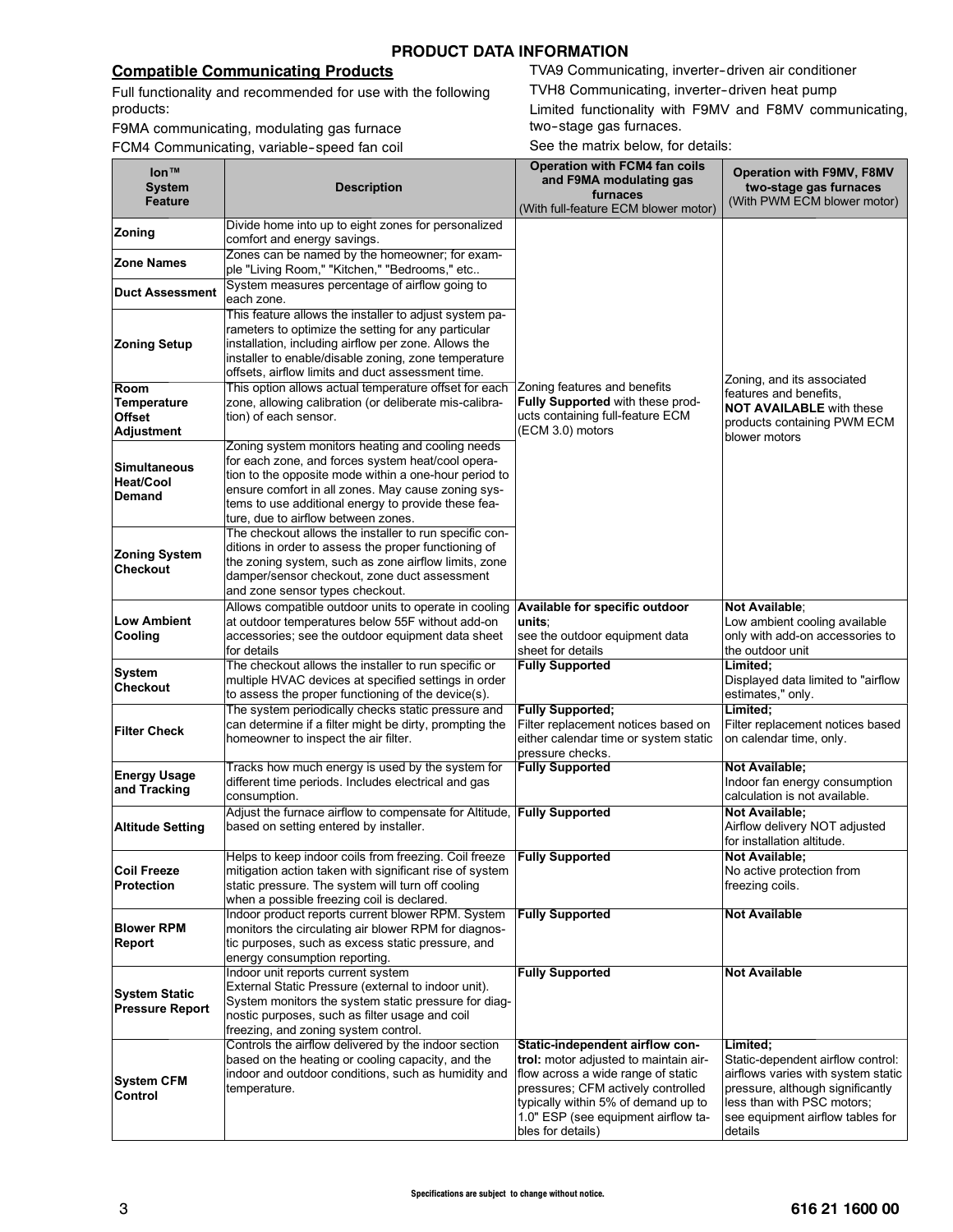#### **Remote Access Capability**

Connect the Ion<sup>™</sup> System Control to a local Wi-Fi<sup>®</sup> network with access to the Internet. Register the device at www.IonComfort.com. See the instructions packaged with the product for more information. Once registered, the user has access to their system wherever an Internet connection is available

In addition, users can access the Ion system with the Amazon Alexa "My Ion" Smart Home Skill through their Amazon Echo, or other device. See the Amazon Alexa website, or the My Apps page of www.IonComfort.com for more information.

**NOTE**: The ability to remotely access and adjust the settings of the Ion<sup>™</sup> System Control with the ICPUSA web and mobile applications is dependent on the compatibility of the user's computer, home network and/or mobile device, the  $lon^{\mathbb{M}}$ System Control, and/or the ICPUSA web server or other system interfaces with, and the availability of, the user's internet service provider or mobile device carrier service. ICP Corporation makes no representations or warranties, express or implied, including, to the extent permitted by applicable law, any implied warranty of merchantability or fitness for a particular purpose or use, about the compatibility of the user's computer, home network, and/or mobile device, with the Ion<sup> $M$ </sup> System Control, and/or the ICPUSA web server or other system interfaces, with, and the availability of, the user's internet service provider or mobile device carrier service, or that the ability to remotely access and adjust the settings of the Ion<sup>™</sup> System Control will not be negatively affected by the network--related modifications, upgrades, or similar activity of the user's internet service provider or mobile device carrier service.

#### **Physical Characteristics**

**Dimensions:** See drawing

**Appearance:** Black glass front, silver plastic body

#### **Electrical Characteristics/Communication**

#### **Input Volts/Amps 24VAC**

Each device in the  $lon^{\mathbb{M}}$  System has a four-pin connector labeled  $DX+DX-C$  R. It is recommended that the following color code be used when wiring each device:

- $DX$  +  $-$  Green = Data  $A$  +
- $DX$   $\rightarrow$  Yellow = Data B-
- $C$  White = 24VAC (Com)
- $R$  Red = 24VAC (Hot)

Always verify that the IDU and ODU are well-grounded, and that there are less than 10 volts AC/DC as measured between the cabinets of the IDU and ODU, while the equipment is operating at full capacity. If there is a larger voltage difference between the cabinets of the IDU and ODU, recheck the equipment grounding.

#### **Environmental Requirements:**

#### **Operating Temperature/Relative Humidity:**

User interface and all sensors: 32°F to 104°F / 0°C to 40°C, 95% RH non-condensing

#### **Feature Specifications:**

Temperature set point range:  $50^\circ$ F to  $90^\circ$ F / 10.0 $^\circ$ C to  $32.0^{\circ}$ C

Separate heat and cool setpoints

#### Programming days: 7 day

Programming periods: Up to 5 periods per day Smart Setback (with programming)

Activity feature

Non--Programmable (installer selectable)

Auto Changeover\* (may be disabled)

Simultaneous Heat Cool Demand Algorithm for zoned systems

Programmable fan (installer selectable)

Temperature sensor offsets (indoor and outdoor) Humidity Sensor Offsets

Auto Changeover Timer (installer adjustable)

Smart Recovery (in heating and cooling)

Hold function

Copy functions: copy day of week; copy zones

Permanent memory

Humidity display and control

Dirty Filter Detection with compatible indoor equipment

See Installation Instructions for details on Auto Changeover and Simultaneous Heat/Cool Demand Algorithm operation.

#### **Wiring Requirements:**

**Power supply:** 24VAC, 40 VA (minimum), 60 Hz, via indoor equipment communications connector. Zoning systems with a large number of dampers, especially multiple dampers per zone, may require a separate, dedicated, field--installed 24VAC power supply.

**Wiring material:** Standard thermostat wire 18 to 22 gauge. Use 18 AWG wiring for wire lengths over 25 feet. Shielded, twisted pair cable for the communication bus is optional, and may be helpful in electrically noisy environments, or for zoning systems with Smart Sensors (when available).

#### **CRM (Communicating Relay Module) Requirements:**

| IDU             | Non-comm ODU | CRM required? |
|-----------------|--------------|---------------|
| Furnace         | 1-stage A/C  | No            |
| Furnace         | 2-stage A/C  | Yes           |
| Furnace         | 1-stage HP   | Yes           |
| Furnace         | 2-stage HP   | Yes           |
|                 |              |               |
| <b>Fan Coil</b> | 1-stage A/C  | No            |
| Fan Coil        | 2-stage A/C  | Yes           |
| Fan Coil        | 1-stage HP   | No            |
| Fan Coil        | 2-stage HP   | Yes           |

A160170I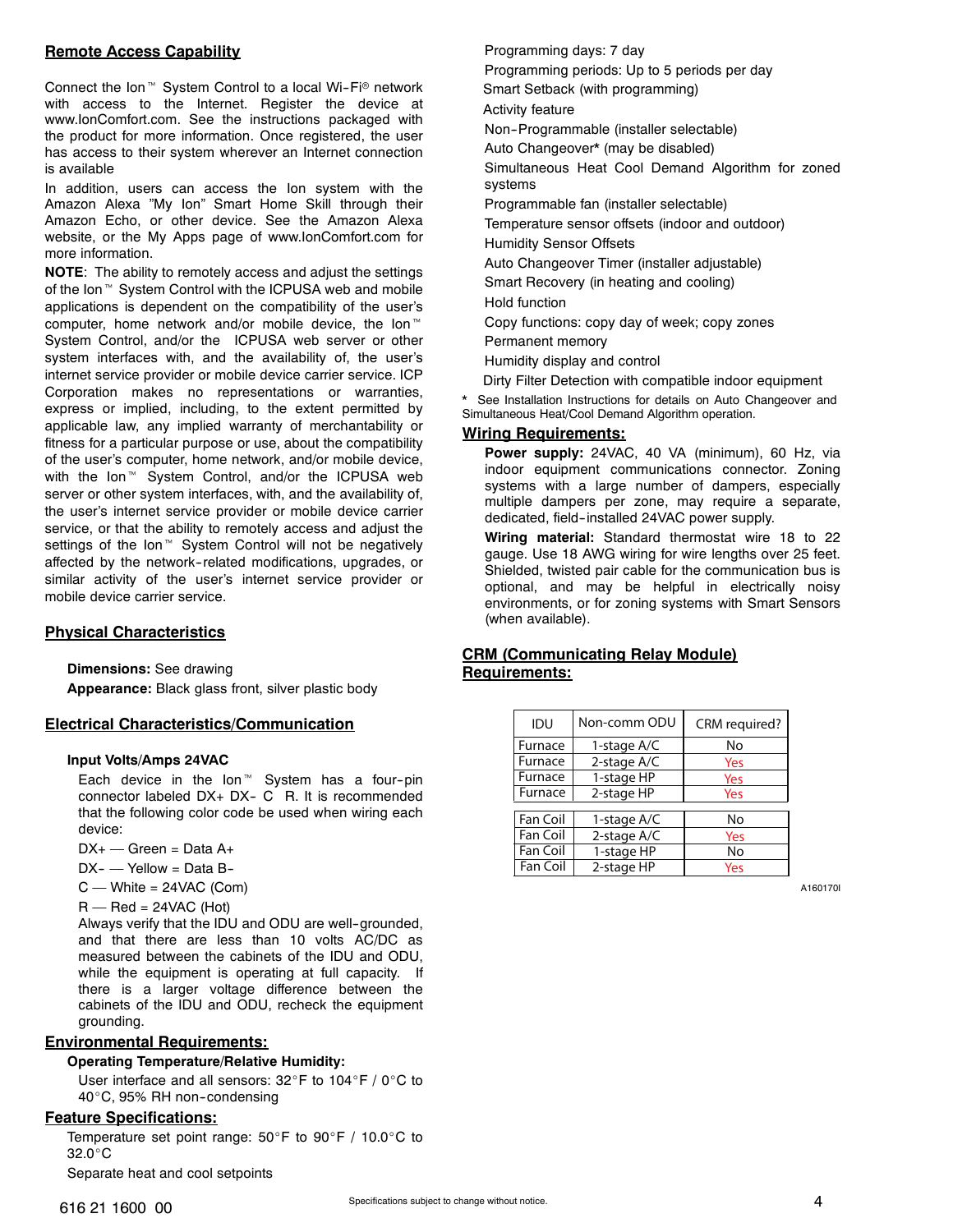### **CONTROLS**

| <b>Description</b>                                                                                                                           | <b>Part Number</b> |  |
|----------------------------------------------------------------------------------------------------------------------------------------------|--------------------|--|
| Ion <sup>™</sup> System Control with Wi-Fi <sup>®</sup> Remote Access Capability                                                             | SYST0101CW         |  |
| Ion <sup>™</sup> Communicating Relay Module (CRM)                                                                                            | SYST0101RM*        |  |
| <sup>*</sup> Required for dual fuel applications with non-communicating heat pumps, and for use with 2-stage, non-communicating AC<br>or HP. |                    |  |

#### **ZONING CONTROLS**

| ∣ Description                                                                                                                                                                                                                    | <b>Part Number</b> |  |
|----------------------------------------------------------------------------------------------------------------------------------------------------------------------------------------------------------------------------------|--------------------|--|
| lon™ Zoning System Damper Control Module (4 Zone)                                                                                                                                                                                | SYST0101ZPt        |  |
| NOTE: Each piece of the zoning equipment is purchased separately allowing for customization of the zoning application.<br>One Damper Control Module for up to 4 zones. A second Damper Control Module is required for zones 5–8. |                    |  |

#### **OPTIONAL ACCESSORIES**

| <b>Description</b>                                                                                                                                                       | <b>Part Number</b> |  |
|--------------------------------------------------------------------------------------------------------------------------------------------------------------------------|--------------------|--|
| Ion <sup>™</sup> Remote Room Sensor - Wired (RRS)                                                                                                                        | SYSTXIIRRS01*      |  |
| Decorative Trim Plate - White (six pack)                                                                                                                                 | SYSTXNNWTP06+      |  |
| Decorative Trim Plate - Black (six pack)                                                                                                                                 | SYSTXNNBTP06+      |  |
| Decorative Trim Plate - Silver (six pack)                                                                                                                                | SYSTXNNSTP06+      |  |
| Equipment Communicating Communication Connector (DX+, DX-, C, R; 10 pack)                                                                                                | SYSTXGXRPLG10      |  |
| Outdoor Air Temperature Sensor                                                                                                                                           | TSTATXXSEN01-B     |  |
| Wireless Access : Point (WAP)                                                                                                                                            | SYSTXXXGWR01       |  |
| Not required for Zone 1, but may be used to remote sense indoor room temperature.<br>$\star$<br>Backplate dimensions 6.83 in. (173.5 mm) wide X 5.97 in. (151.7 mm) high |                    |  |

#### **ZONING ACCESSORIES AND REPLACEMENT PARTS**

| <b>Description</b>                             | <b>Part Number</b> |
|------------------------------------------------|--------------------|
| Duct Temperature Sensor                        | ZONEXX0DTS01       |
| 45° Actuator for Round Dampers                 | ZDAMPACT45DEG-R    |
| 90° Actuator for Rectangular Dampers           | ZDAMPACT90DEG-R    |
| Damper Control Module 1-amp Fuse               | ATO <sub>1</sub> * |
| * Ordered from and warehoused by RC/Fast Parts |                    |

#### **ROUND & RECTANGULAR DAMPERS**

| <b>Description</b>   |                 | <b>Part Number</b> |
|----------------------|-----------------|--------------------|
|                      | 6 in.           | ZDAMPRND06INCB     |
|                      | 8 in.           | ZDAMPRND08INCB     |
| <b>Round Dampers</b> | 10 in.          | ZDAMPRND10INCB     |
|                      | 12 in.          | ZDAMPRND12INCB     |
|                      | 14 in.          | ZDAMPRND14INCB     |
|                      | 16 in.          | ZDAMPRND16INCB     |
|                      | 8 in. X 10 in.  | ZDAMPREC08X10B     |
|                      | 8 in. X 14 in.  | ZDAMPREC08X14B     |
|                      | 8 in. X 18 in.  | ZDAMPREC08X18B     |
| Rectangular Dampers  | 8 in. X 24 in.  | ZDAMPREC08X24B     |
|                      | 10 in. X 10 in. | ZDAMPREC10X10B     |
|                      | 10 in. X 14 in. | ZDAMPREC10X14B     |
|                      | 10 in. X 18 in. | ZDAMPREC10X18B     |
|                      | 10 in. X 24 in. | ZDAMPREC10X24B     |